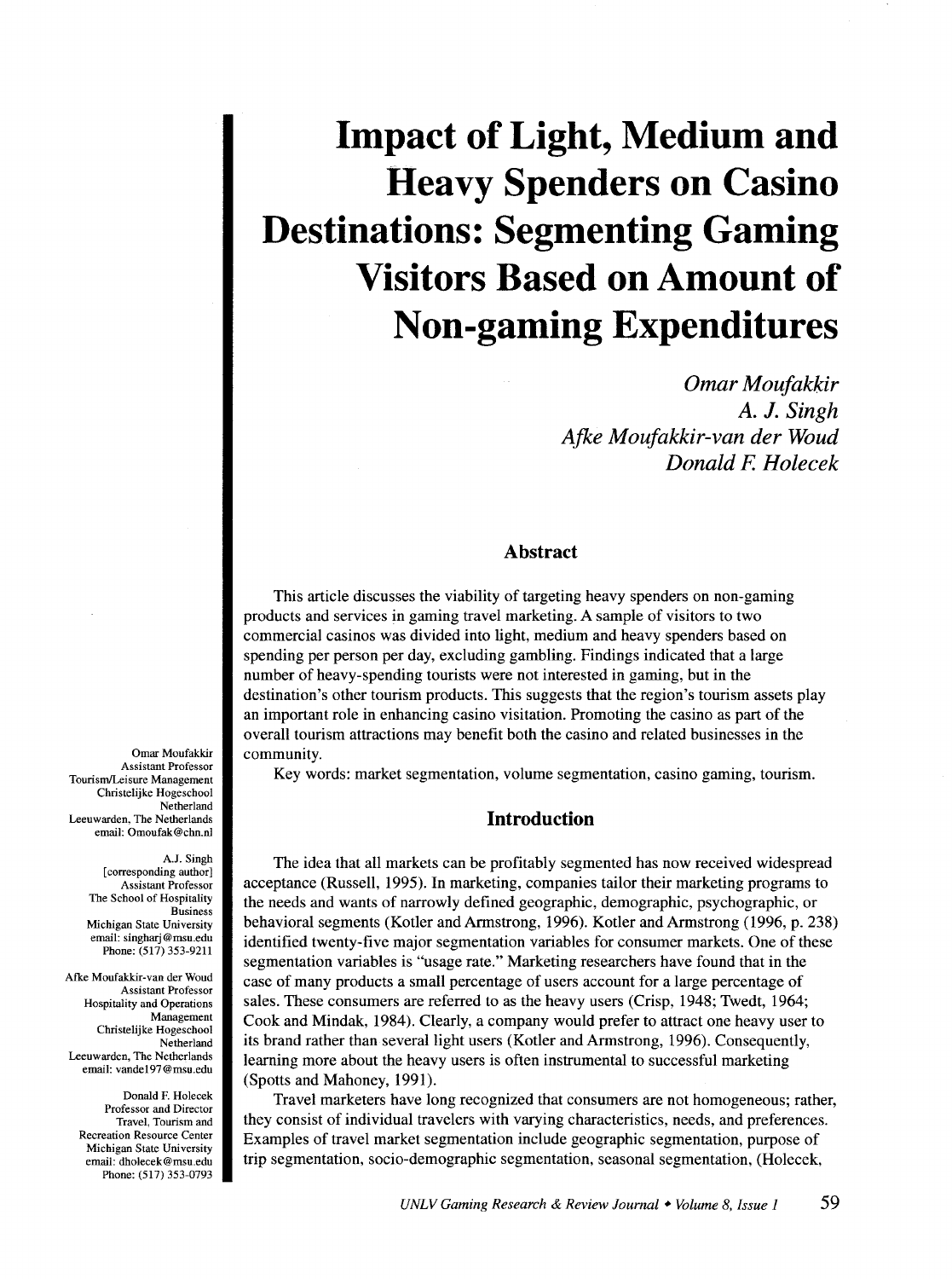Yoon and Spotts, 1998) and volume segmentation (LaPage, 1969; Pizam and Reichel, 1979; Stynes and Mahoney, 1980; Woodside, Cook and Mindak, 1987; Spotts and Mahoney, 1991). Travel researchers have adopted usage rate principle segmentation and have segmented travel markets based on either their length of stay or the volume of their trip expenditures. Spotts and Mahoney (1991) suggested that segmenting travel markets on the basis of their travel expenditures could be a useful alternative to the more common approach of segmenting on the basis of travel activity when some type of volume segmentation is desired.

Volume segmentation has also been adopted by gaming marketers. It is generally known that a small number of casino gamers, often referred to as whales or high rollers. accounts for the bulk of casino wins. For example, it was found that 13.2 percent of casino player club members generated about 84 percent of the total tracked revenue associated with loyalty club members and that 2.1 percent of this larger group was actually responsible for generating 52.4 percent of the total tracked revenue (Palmer, 2002). This group represents a significant target market for casinos. Yet, it has been recognized that casino visitors are not a homogeneous group; there are local casino visitors and visitors who are considered tourists. The latter represent a significant portion of casino visitors (Moufakkir and Holecek, 2001) and their monetary economic impact on the gaming community is well documented (Moufakkir, 2002).

# **Review of the literature**

#### *Market Segmentation*

Marketing strategists have developed many alternative ways to segment markets, including using demographics, psychographies and lifestyles (Mitchell, 1981; Dolvicar and Leisch, 2003), and benefits segmentation (Russell, 1995). Furthermore, brand (Kennedy and Ehrenberg, 2001), decision-making behavior (Hudson and Ritchie, 2002), motivation (Ercan, Uysal and Yoshioka, 2003), and environmental attitudes (Formica and Uysal, 2002), are other segmentation criteria. Finally, usage or volume (Twedt, 1964; Cook and Mindak, 1984; Stynes and Mahoney, 1980; Goldsmith, Flynn and Bonn, 1994; Goldsmith and Litvin, 1999; Spotts and Mahoney, 1991) is also used to segment markets.

Understanding consumers and their behavior is vital to the success of any business,

and gaming is no exception (Moufakkir, 2002). Kotler and Armstrong (1996, p. 235) define market segmentation as the act of "dividing a market into distinct groups of buyers with different needs, characteristics, or behavior who might require separate products or marketing mixes." They explain that market segmentation is prerequisite to successful market targeting and defines market targeting as the "process of evaluating each market segment's attractiveness and selecting one or more segments to enter" (Kotler and Armstrong, 1996, p. 235). Market targeting thus is a style of marketing where the organization distinguishes between different segments of the

market, chooses one or more of these segments to focus on, and develops market offers and marketing mixes tailored to meet the needs of each target market (Kotler and Armstrong, 1996). Types of usage segmentation include brand loyalty, product and brand use, and volume. Volume segmentation is "simple to use, easy to understand, and logically compelling" (Goldsmith and Litvin, 1999, p. 127).

Marketing researchers have found that in the case of many consumer products heavy users account for a disproportionately large percentage of sales (Cook and Mindak, 1984; Crisp, 1948; Twedt, 1964). Because heavy users are a relatively small portion of the market but account for the largest spending volume, they form an

**Marketing researchers have found that in the case of many consumer products heavy users account for a disproportionately large percentage of sales.**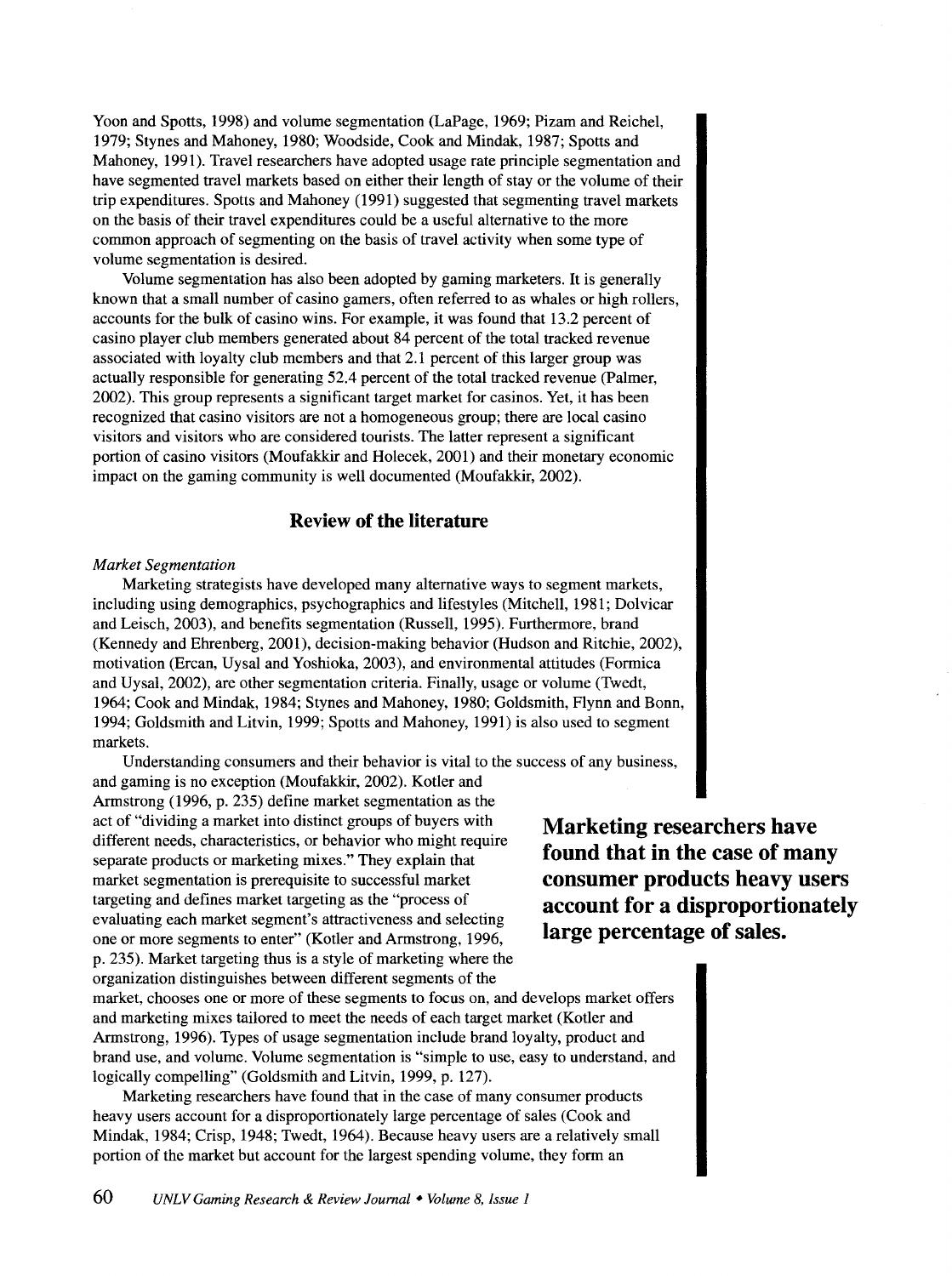attractive market segment for many firms (Goldsmith and Litvin, 1999). However, Clancy and Shulman ( 1994) argued that even if heavy users are successfully identified, targeting them is not always successful because they are price conscious, deal prone, disloyal to the brands they buy, may have demographic and media use profiles similar to everyone else in the category, and as a segment they may be more heterogeneous than homogeneous. Goldsmith and Litvin (1999), on the other hand, argue, "the fact remains that heavy user segment encompasses those consumers who purchase the majority of a company's products and services, and whether or not they represent the ideal customer, they are the most important customers of most enterprises" (p. 128).

Travel marketers have also adopted usage segmentation. However, instead of using usage rate travel marketers have used volume of trip expenditures as a segmentation base. Applications of the volume segmentation technique in travel marketing have also yielded mixed results and not all market analysts are enthusiastic about volume segmentation (Spotts and Mahoney, 1991). In travel marketing, researchers have employed different volume segmentation techniques to segment their market. LaPage (1969), for example, segmented heavy campers based on the number of days they had camped in the past year. He found that heavy campers were distinguishable from light campers only regarding camping activities (e.g., equipment ownership) and not demographic and socioeconomic characteristics. Similarly, Stynes and Mahoney (1980) in a study of Michigan's downhill skiing found that heavy skiers were distinguishable from light skiers in terms of skiing activities and not in terms of demographic and socioeconomic characteristics. Pizam and Reichel (1979) used travel expenditures rather than a measure of travel activity as the segmentation variable and found that "big spenders" on vacation trips during the previous year differed markedly from "little spenders" in terms of demographic and socioeconomic characteristics.

Spotts and Mahoney (1991), segmented visitors in the Upper Peninsula, a destination region of Michigan, based on the volume of their trip expenditures. They found that "heavy spenders" were distinguishable from "medium spenders" and "light spenders" on the basis of their larger party sizes, longer length of stay, greater involvement with recreation, and greater propensity to use information disseminated by the travel industry of the region. They explained that segmenting travel markets on the basis of travel expenditures is a useful alternative to the more common approach of segmenting on the basis of travel activity when some type of volume segmentation is desired (Spotts and Mahoney, 1991). They observed a relatively modest correlation between total trip expenditures and length of stay in various travel surveys in Michigan, and argued that in regional travel marketing specifically targeting the heavy spenders in a region might be more useful than seeking to attract either travelers who will spend a relatively high percentage of their total trip-nights there. Table 1 presents the correlation coefficients between total trip expenditures and length of stay observed in various travel surveys in Michigan and compiled by Spotts and Mahoney (1991). We have adapted the table to include the correlation coefficient observed by the present study. The moderate correlation coefficient observed by the present study supports Spotts and Mahoney's argument.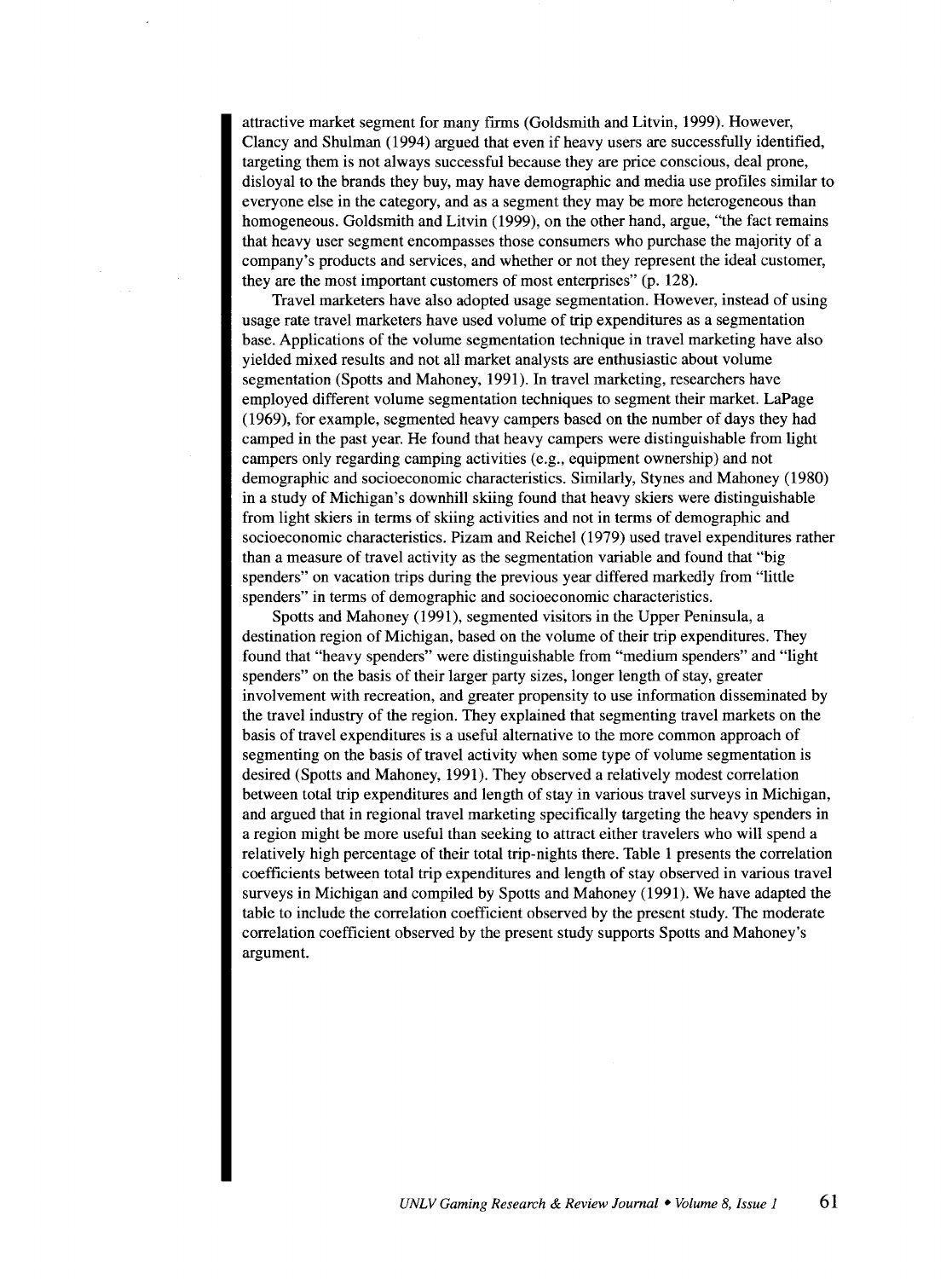# **Table 1. Summary of Studies Correlating Expenditures In Geographic Area to Length of** Stay

|                |                       |                  |                       |                 |          | Correlation         |
|----------------|-----------------------|------------------|-----------------------|-----------------|----------|---------------------|
|                |                       |                  |                       |                 |          | between             |
|                |                       |                  |                       | Percentage      | Number   | <b>Expenditures</b> |
|                |                       |                  | <b>Location Where</b> | Spending        | of Cases | and Length of       |
|                |                       | Geographic Area  | Length of Stay        | Night(s)        | in       | Stay (No.           |
| Study          | <b>Units Analysis</b> | of Expendiutre   | Measured              | Study Area      | Analysis | <b>Nights</b>       |
| DeRosa et al.  | Visitors to           | City of          | City of               | 30              | 1,418    | $+.32$              |
| (1989)         | Frankenmuth           | Frankenmuth      | Frankenmuth           |                 |          |                     |
| Mahoney,       | Visitors staying in   | Area within 20   | In B&B                | 100             | 969      | $+ 25$              |
| Na, and        | selected B&Bs in      | miles of B&B     |                       |                 |          |                     |
| Holecek        | Michigan              |                  |                       |                 |          |                     |
| (1989)         |                       |                  |                       |                 |          |                     |
| Fridgen et al. | Campers staying       | Area within 20   | State park            | 100             | 3,727    | $+.40$              |
| (1986)         | in 64 selected        | miles of         | campground            |                 |          |                     |
|                | state parks           | state park       |                       |                 |          |                     |
| Mahoney,       | Attendees of          | On-site survey:  | On-site survey:       | 100             | 181      | $+.03$              |
| Oh. and Ou     | National Campers      | State recreation | Campvention           |                 |          |                     |
| (1989)         | and Hikers            | area used as     | site                  |                 |          |                     |
|                | Association           | campvention      |                       |                 |          |                     |
|                |                       | site and near by |                       |                 |          |                     |
|                |                       | communities      |                       |                 |          |                     |
| Spotts and     | Summer visitors       | Alger, Luce, and | Alger, Luce, and      | $\overline{70}$ | 17,477   | $+.56$              |
| Mahoney        | Tri-County region     | Schoolcraft      | Schoolcraft           |                 |          |                     |
| (1991)         | in Michigan's         | counties         | counties              |                 |          |                     |
|                | Upper Peninsula       |                  |                       |                 |          |                     |
| Present        | Non-resident          | Macomb, Wayne,   | Macomb,               | 27              | 853      | $+33$               |
| Study          | visitors to two       | and Oakland      | Wayne and             |                 |          |                     |
|                | casinos in            | counties         | Oakland               |                 |          |                     |
|                | Michigan              |                  | counties              |                 |          |                     |

# **Segmenting Spenders**

When using volume segmentation, researchers arbitrarily choose the number of categories on which they want to base their segmentation analysis. For example, while Twedt (1964) identified three meaningful categories of consumers: nonusers, light users, and heavy users, Goldsmith and Litvin (1999) categorized their market into two segments: heavy and light. Spotts and Mahoney (1991) partitioned their market into light, medium, and heavy. According to these researchers, this was considered a better way to partition the sample than the more common approach of dividing the sample into heavy and light halves. The latter method tends to minimize differences in the characteristics of heavy versus light users, since most users fall in the middle of the frequency distribution of the segmentation variable (Spotts and Mahoney, 1991). The characteristics of a market segment must be distinguishable from those of other consumers so that product or service offerings and appeals can be tailored to the segment's unique characteristics (Spotts and Mahoney, 1991). The segmentation variable identified and analyzed for this study was total expenditures *per person per* day in the study region. Values on this variable were calculated as the sum of responses to the expenditure questions provided by the respondents. The unit of analysis was casino visitors who did not reside in the study area. Expenditures were measured by asking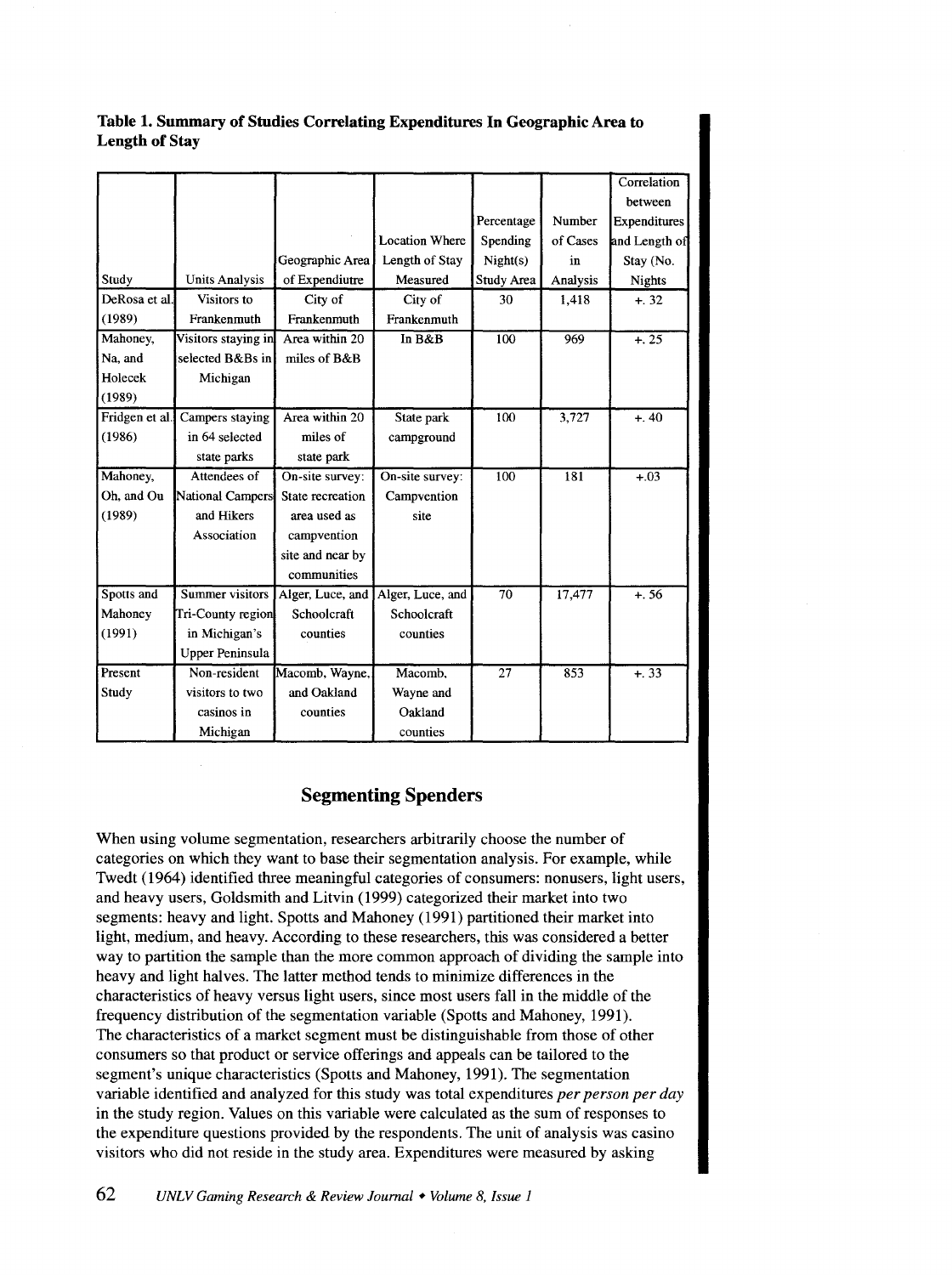*Impact of Light, Medium and Heavy Spenders on Casino Destinations* 

respondents to estimate how much they had spent on their trip in the study region on the following items

- 1. Lodging
- 2. Food and beverages inside the casino
- 3. Food and beverages outside the casino
- 4. Gasoline purchases
- 5. Other local transportation (such as taxi, bus, or parking)
- 6. All other expenses (such as gifts and souvenirs).

After identifying the expenditure categories, travel parties were segmented into three groups based on the amount of their trip expenditures in the study region. Light spenders were defined as those in the lower third of this variable's frequency distribution, including nonspenders; *Heavy* spenders were defined as those in the upper third of the distribution; *Medium* spenders were defined as those in the middle third of the distribution. Nonspenders represented 22 percent of the sample. Although they are excluded in volume segmentations of consumer markets, in this study all travel parties in the sample, including nonspenders, were considered part of the study by virtue of their visit to the casino. Nonspenders were included in the light spenders segment because an attempt to increase the expenditures of travelers other than medium or heavy spenders probably would focus on nonspenders and light spenders alike (Spotts and Mahoney, 1991).

# **Significance and Purpose of Study**

This paper focuses on the expenditure of tourists visiting casino destinations versus those who spend money on gambling games. The study will seek to clarify a popular misconception: casino visitors tend to spend money only on gambling and do not patronize other community tourism-related businesses. Furthermore, it is important to understand the overall role of visitors to casino destinations and their interaction and use of other tourism products. This understanding will encourage community businesses to offer additional incentives to attract tourists and increase the average length of stay. Therefore, the purpose of this study is to apply the technique of volume segmentation to casino tourists, profile them, identify ways to target heavy spenders and examine whether volume segmentation is a viable segmentation approach to gaming marketing. Specifically. The primary objectives of this study are as follows:

- 1. To segment casino visitors based on the volume of their expenditures into three groups: light, medium, and heavy, based on total number of dollars spent on their casino trips and determine total amounts spent by each segment.
- 2. After defining and identifying the expenditure-based market segments, the study will seek to summarize differences among three segments based on expenditure patterns, demographic characteristics, trip purpose, trip characteristics, participation in recreation at destination and the use of media for travel planning.

Results of this study will provide a profile of the three gamer market segments. This information could help gaming communities develop more effective marketing strategies for their target markets. Information about heavy spenders, their demographics, trip characteristics, gambling behavior, and information propensity could help to accommodate varied activities for them and offer appropriate packages to contribute to their travel experience, make them stay longer in the gaming community and spend more. Further, results will provide information on the facilities/attractions that are more appealing to heavy spenders. This information may help existing and potential gaming communities to plan better and develop their resources to meet this market segment's needs and desires.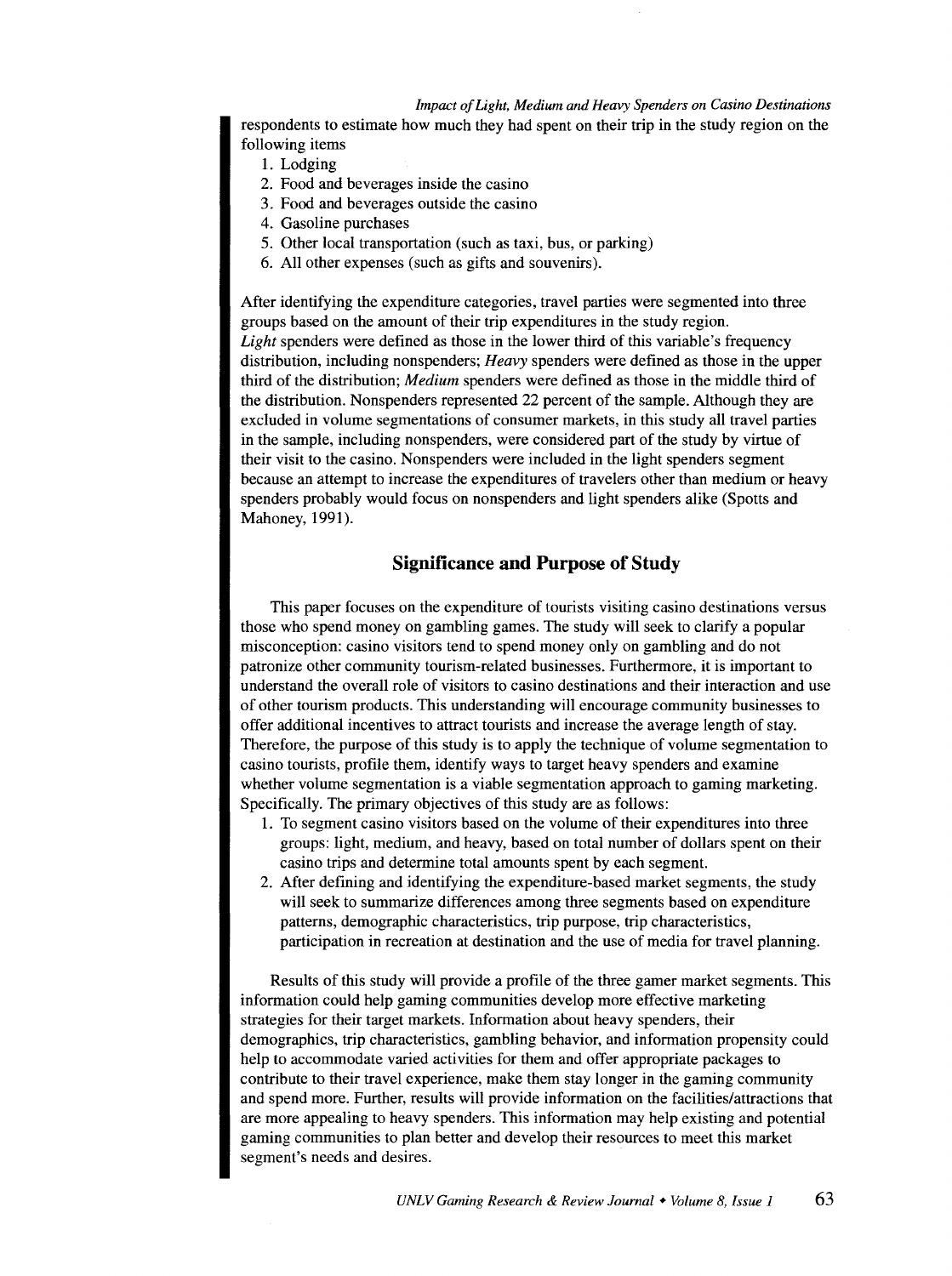# **Methodology**

The casinos investigated are two large commercial land-based casino facilities close to a major metropolitan area. To obtain information from visitors to these casinos, a mixed mode survey technique was used in this study. The first phase of the sampling strategy consisted of a brief on-site interview designed to identify non-resident casino patrons and recruit them to participate in a follow-up telephone survey. In the second phase, those who agreed to participate in the follow-up telephone interview were contacted by telephone at a time they indicated would be most convenient for them to be interviewed. Visitors were intercepted in the non-gaming spaces of two casinos. Intercept surveys took place at both casinos on the same sampling days and time. The casino facilities have multiple entrances.

To obtain a representative sample of casino visitors, interceptors were stationed at each entrance for varying periods. The period of the sampling period was five months (May 28, 2000 to September 9, 2000). Two weekends and two weekdays were randomly selected from each month as intercept days. Weekend days included Saturday and Sunday. Intercepts took place between 10:00 a.m. and 4:00 p.m. or between 4:00 p.m. and 10:00 p.m. Data for this study were based on 832 cases.

The questionnaire consisted of 42questions and took an average of 12 minutes to complete. It was designed to gather information about visitors' most recent trips to the gaming destination including trip characteristics, gaming and non-gaming expenditures, gaming behavior, data for marketing purposes, and general demographic information. The final version of the instrument was piloted on 50 casino patrons.

## **Analysis of Results**

The results analyze important casino travel characteristics of Light, Medium and Heavy spenders in order to identify effective programs and strategies to attract these market segments. The data were summarized and analyzed using a series of bivariate statistical tests such as Chi-square and F-Ratio, to determine if differences exist between these expenditure based market segments. Furthermore, two-group discriminant analysis was computed to validate the results and thereby show which travel characteristics are useful in differentiating Light, Medium and Heavy spenders.

According to Kotler and Armstrong( 1996, p. 248-249), market segments, to be maximally useful, must exhibit four traits. First, they should exhibit *measurability* (the degree to which the size and purchasing power of all segments can be measured); second, *substantiality* (the degree to which the segments are large and/or profitable enough); third, *actionability* (the degree to which effective programs can be formulated for attracting and serving the segments); and fourth, *accessibility* (the degree to which the segment can be effectively reached and served). Each of these segment characteristics was considered in our analysis and discussion of the results.

# **Measurability**

The measurability of the segment is assumed since the number of tourists visiting the casino and the volume of their expenditures are measurable phenomena. In a previous study (Moufakkir, Holecek, van der Woud, and Nikoloff, 2000), 21 percent of all visitors to the investigated casinos were identified as tourists. However, the reliability and validity of such estimates can certainly be improved (Moufakkir, 2002).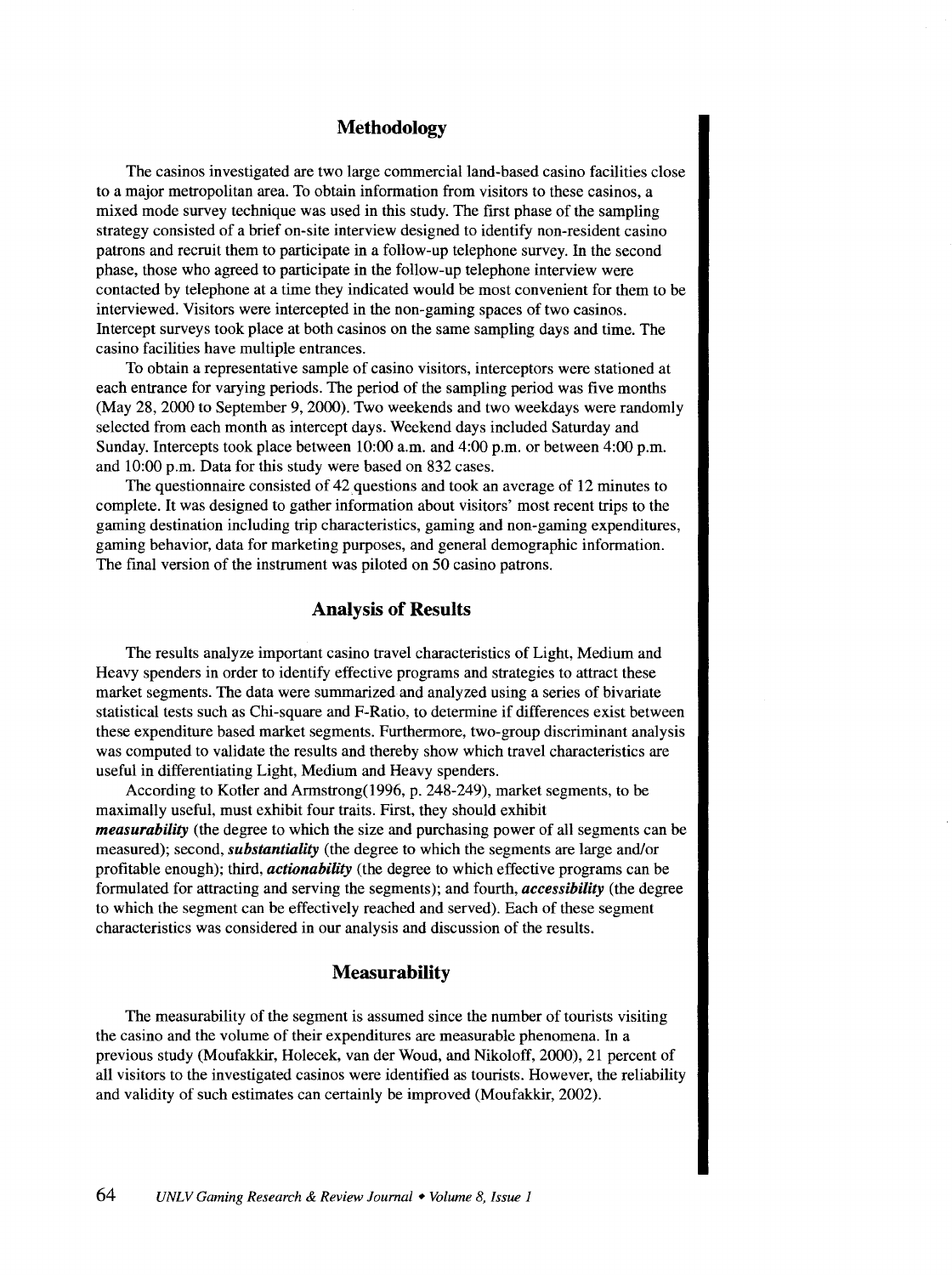# *Impact of Light, Medium and Heavy Spenders on Casino Destinations*  **Substantiality**

A market segment's substantiality depends on the degree to which the segment is large and/or profitable. While the segments were arbitrarily predetermined (light spenders were defined as those in the lower third of the frequency distribution, including nonspenders, heavy spenders were defined as those in the upper third of the distribution, and medium spenders were defined as those in the middle third of the distribution), the volumes of their expenditures differ. While each segment represented a third of the distribution, the expenditures of heavy spenders accounted for 90.5 percent of the expenditures of the sample as a whole. In contrast, the expenditures of light and medium spenders represented 0.6 percent and 8.9 percent respectively.

| Segment | Frequency   | Total spending | Percentage |
|---------|-------------|----------------|------------|
| Light   | 271 (32.6%) | \$672.95       | 0.6        |
| Medium  | 283 (34.0%) | 10347.94       | 8.9        |
| Heavy   | 278 (33.4%) | 105753.70      | 90.5       |
| Total   | 832 (100%)  | 116774.59      | 100.0      |

# **Table 2. Comparative Trip Expenditures of Light-Medium-Heavy Casino Visitors**

Heavy spenders on the average had greater per-trip expenditures in each of the six spending categories, and spent over 24 times as much per trip as light spenders and over 10 times as much per trip as medium spenders. Heavy spenders spent more on lodging, food and beverages and other expenses outside the casino than on the other spending categories. Heavy spenders were also the segment that patronized lodging businesses, as opposed to light and medium spenders, who are primarily day-trippers. The differences in expenditure category are significantly different for all three segments.

| Non-Casino       | Total     | Light     | Medium  | <b>Heavy</b> | F       |         |
|------------------|-----------|-----------|---------|--------------|---------|---------|
| Expenditures     | $N = 832$ | $N = 271$ | $N-283$ | $N = 278$    | Ratio   | Sig     |
| Lodging          | \$41.38   | \$.00     | \$.50   | \$123.35     | 31.28   | < .0001 |
| Food & Beverage  | 20.95     | 1.25      | 13.67   | 47.56        | 54.44   | < .0001 |
| (Inside casino)  |           |           |         |              |         |         |
| Food & Beverage  | 35.12     | .48       | 9.64    | 94.82        | 90.71   | < 0001  |
| (Outside casino) |           |           |         |              |         |         |
| Gasoline         | 12.04     | .62       | 9.00    | 26.28        | 54.01   | < .0001 |
| Other expenses   | 29.32     | 5.53      | 3.00    | 84.64        | 32.79   | < .0001 |
| Local            | 1.54      | 7.70      | .75     | 3.70         | 9.43    | < .0001 |
| Transportation   |           |           |         |              |         |         |
| Total            | \$140.35  | \$15.58   | \$36.56 | \$380.35     | \$99.05 | < 0001  |

#### **Table 3. Mean Non-Casino Expenditures of Light-Medium-Heavy Casino Visitors**

# **Actionability**

As can be seen in Table 4, heavy spenders spent more nights in the study region than their counterparts. Their party size was larger and they participated in more recreational activities while on their trip than did the light and medium spenders. Heavy spenders spent fewer hours in the casino than the other groups. Furthermore, the average number of visits to a casino during the last 12 months was lowest (13 visits) compared with the medium (16 visits) and the light spenders (24 visits). In addition, heavy spenders took fewer charter bus trips to casinos in the past year (.82) than light (2.19) and medium spenders (1.10).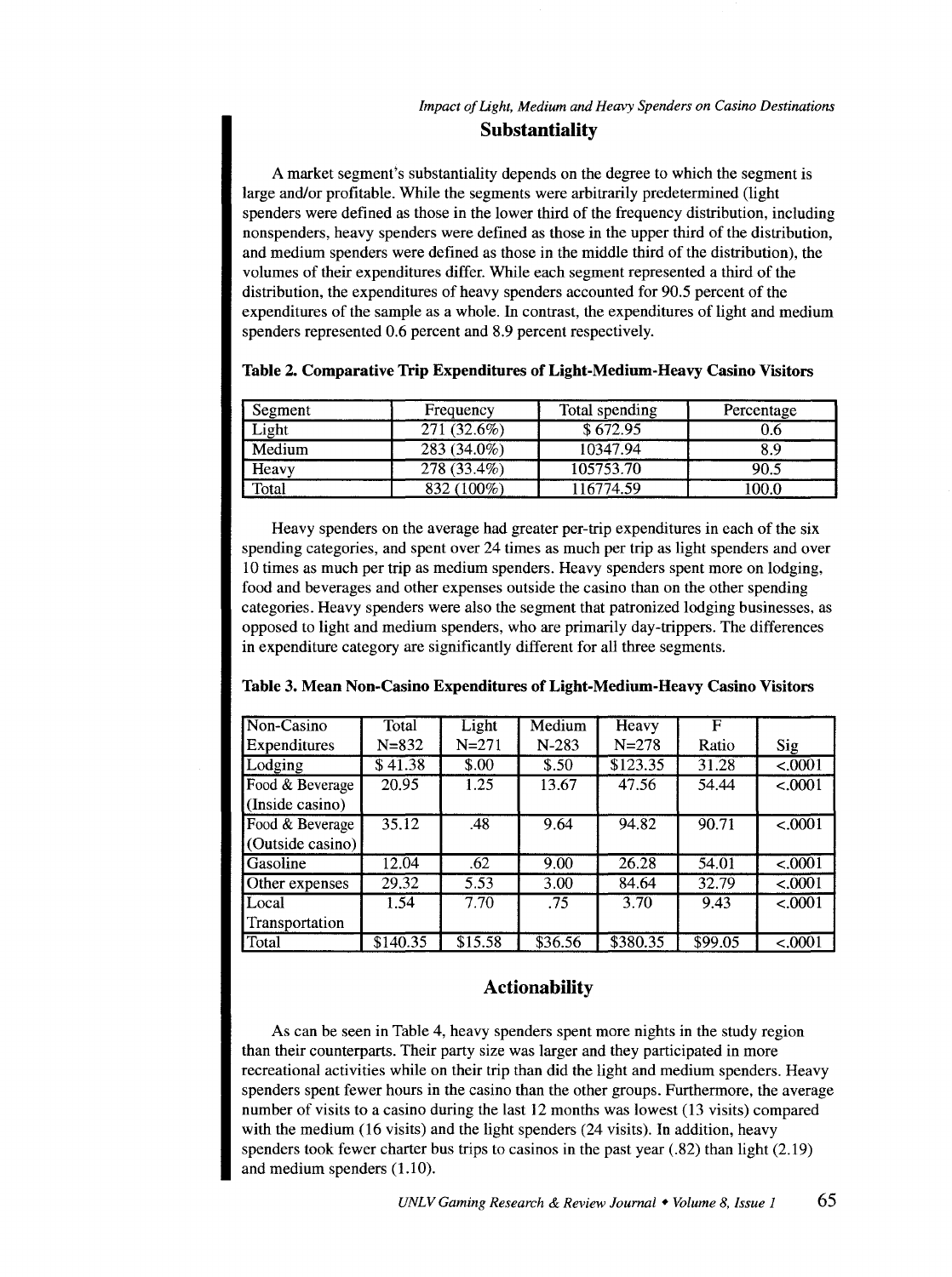Heavy spenders were less likely to travel alone and more likely than their counterparts to travel with family/friends or co-workers, and on the average had larger travel party size. The average number of recreational activities they engaged in was 1.22, which was over twice and four times as high as the medium and light segments respectively.

| Trip Characteristics*           | Total |       | Light Medium Heavy F Ratio |       |        | Sig.          |
|---------------------------------|-------|-------|----------------------------|-------|--------|---------------|
| Length of Stay (nights)         | 1.34  | .38   | .50                        | 3.17  | 63.43  | $\leq 0.0001$ |
| Party Size                      | 1.75  | 1.48  | 1.70                       | 2.06  | 30.98  | < 0.001       |
| <b>Recreation activities</b>    | .66   | .30   | .47                        | 1.22  | 105.21 | $\leq 0.001$  |
| Hours spent in casino           | 4.20  | 4.42  | 4.27                       | 3.90  | 3.66   | .026          |
| Annual casino charter bus trips | 1.36  | 2.19  | 1.10                       | .82   | 10.03  | < 0001        |
| Annual casino visits            | 7.51  | 23.81 | 15.94                      | 12.96 | 7.85   |               |

## **Table 4. Trip Characteristics: Light-Medium-Heavy Casino Visitors**

\*Results represent calculated mean.

In terms of demographics and socioeconomic characteristics, on the average, heavy spenders were more likely than their counterparts to be younger, employed, and more affluent (Table 5).

#### **Table 5. Demographic Profile: Light-Medium-Heavy Casino Visitors**

|                          |           |           |              |           | $Chi-$ |        |
|--------------------------|-----------|-----------|--------------|-----------|--------|--------|
| Demographic Profile      | Total     | Light     | Medium Heavy |           | Square | Sig.   |
| <b>Employment status</b> | $N = 828$ | $N = 270$ | $N = 283$    | $N = 275$ | 14.75  | .022   |
| Employed                 | 32.6%     | 44.1%     | 51.9%        | 58.5%     |        |        |
| Self-employed            | 51.6      | 13.0      | 13.4         | 8.4       |        |        |
| Retired                  | 28.6      | 34.4      | 27.2         | 24.4      |        |        |
| Other                    | 8.2       | 8.5       | 7.4          | 8.7       |        |        |
| Mean age of visitor      | 51.40     | 53.72     | 51.30        | 49.29     | 7.602  | .001   |
| Household income (1999)  | $N = 720$ | $N = 218$ | $N = 256$    | $N = 246$ | 30.66  | < 0001 |
| Under \$37,000           | 29.2%     | 36.7%     | 31.2%        | 20.2%     |        |        |
| \$37,001-\$50,000        | 22.9      | 19.2      | 22.3         | 26.8      |        |        |
| \$50,001 or more         | 47.9      | 44.1      | 46.5         | 52.8      |        |        |

For Light and Medium spenders the primary purpose for traveling to a casino destination was to visit the casino (Table 6). On the other hand, Heavy spenders were equally likely to visit a casino destination because of the casino or to visit friends and relatives (approximately 32 percent in both cases). Among Heavy spenders 12 percent visited a casino destination for work or business, eight percent for a sporting event and seven percent for a recreation/vacation related purpose.

#### **Table 6. Primary Purpose of Visit: Light-Medium-Heavy Casino Visitors**

| Purpose of Trip         | Total     | Light     | Medium Heavy |                 | Chi-   | $\overline{\text{Sig.}}$ |
|-------------------------|-----------|-----------|--------------|-----------------|--------|--------------------------|
|                         | $N = 832$ | $N = 271$ |              | $N=283$ $N=278$ | Square |                          |
| Casino                  | 60.3      | 80.1      | 68.9         | 32.4            | 154.73 | < .0001                  |
| Recreation/vacation     | 3.6       | 2.2       | 2.5          | 6.1             |        |                          |
| Visit relatives/friends | 17.8      | 7.0       | 13.8         | 32.4            |        |                          |
| Sporting activities     | 5.0       | 1.8       | 5.3          | 7.9             |        |                          |
| Shopping                | 1.9       | 1.1       | 1.8          | 2.9             |        |                          |
| Work/business           | 7.9       | 3.7       | 5.7          | 14.4            |        |                          |
| Passing through         | 3.4       | 4.1       | 2.1          | 4.0             |        |                          |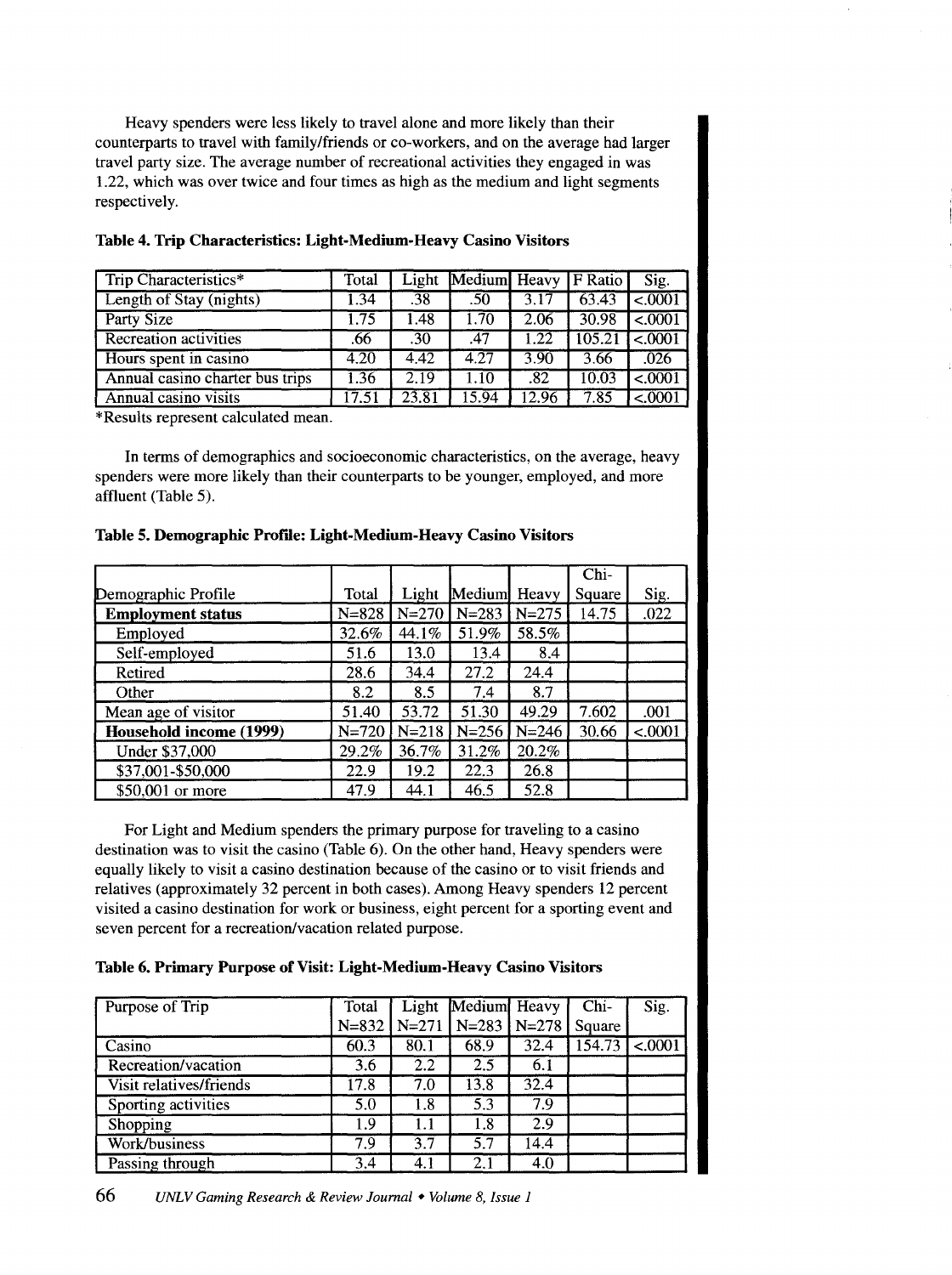*Impact of Light, Medium and Heavy Spenders on Casino Destinations*  A little over three-quarters of the heavy spenders participated in recreational activities other than gaming at any point on their trip. Moreover, dining (21 percent), shopping (16 percent), sightseeing, (10 percent) and attending a sporting event (9 percent) were most popular among the heavy spender segment Differences among the three groups concerning recreation activities were all statistically significant. While visiting a casino destination, heavy spenders were more likely to use overnight accommodations at hotels or motels (62 percent) compared to the other two expenditure categories. Light and Medium spenders mostly stayed with friends and relatives, and thus have a minimum impact on lodging businesses.

| тари, н исстеаной дентним, підпечисацій тисату самно тімогл |          |       |        |                  |        |                 |
|-------------------------------------------------------------|----------|-------|--------|------------------|--------|-----------------|
|                                                             |          |       |        |                  | Chi-   |                 |
| <b>Recreation Activities</b>                                | Total    | Light | Medium | Heavy            | Square | Sig.            |
| Dining/restaurants                                          | $14.3\%$ | 8.5%  | 13.1%  | 21.2%            | 18.69  | < 0001          |
| Shopping                                                    | 8.1      | 4.1   | 3.5    | 16.5             | 40.73  | $\sqrt{6.0001}$ |
| Attend a sporting event                                     | 5.4      | 1.5   | 5.7    | 9.0              | 15.21  | $\sqrt{0.001}$  |
| Sightseeing                                                 | 5.0      | 2.2   | 2.8    | 10.1             | 22.09  | < 0.0001        |
| Explore the city                                            | 3.6      | 2.2   | 1.4    | $\overline{7.2}$ | 15.72  | < .0001         |
| Visit museum/hall fame                                      | 2.2      | 0.0   | 0.0    | 6.1              | 30.89  | < .0001         |
| Visit other attractions                                     | 2.0      | 1.0   | 1.4    | 4.0              | 7.95   | .019            |
| Nightlife                                                   | 1.3      | 0.0   | 0.0    | $\overline{3.6}$ | 16.71  | < 0001          |
| <b>Attend festival</b>                                      | 1.1      | 0.0   | 1.0    | 2.5              | 8.69   | .013            |
| Visit friends/relatives                                     | 10.8     | 3.7   | 8.5    | 20.1             | 64.71  | 50001           |
| Nothing else                                                | 52.5     | 73.4  | 60.4   | 24.1             | 144.66 | < .0001         |

| Table 7. Recreation Activities: Light-Medium-Heavy Casino Visitors |  |  |  |  |  |  |  |
|--------------------------------------------------------------------|--|--|--|--|--|--|--|
|--------------------------------------------------------------------|--|--|--|--|--|--|--|

#### **Table 8. Preferred Accommodation: Light-Medium-Heavy Casino Visitors**

| Travel Accommodation | Total     |         | Light Medium Heavy   |        | $Chi-$ | Sig.   |
|----------------------|-----------|---------|----------------------|--------|--------|--------|
|                      | $N = 827$ | $N=271$ | $N=281$ N=275 Square |        |        |        |
| Hotel/motel          | 53.0%     | 18.8%   | 23.3%                | 62.0%  | 25.07  | <.0001 |
| Friends/relatives    | 42.0      | 56.3    | 74.4                 | 34.1   | 29.40  | < 0.00 |
| Campground           | 1.5       | 12.5    | 2.3                  | $\sim$ | 14.58  | .001   |
| Other                | 3.5       | 2.4     | 0.0                  | 3.4    |        |        |

Approximately 66 percent of the heavy users were first time visitors to the casino where they were intercepted, while only less than one-half of the light spenders (41.3) percent) and about 47 percent of the medium spenders were first time visitors. Additionally, about 63.7 percent of the heavy spenders patronized other casinos while on their trip compared with 22 percent and 21 percent for the medium and light spenders respectively. Over three-fourth (87 percent) of the heavy spenders were very likely to recommend others to visit the community, and nearly 86 percent would recommend the casino where they were intercepted.

# **Accessibility**

Compared with their counterparts, heavy spenders (21 percent) were more likely to obtain information about the community they visited than light spenders (7 percent) and medium spenders (11 percent).

Although there is no statistically significant result among the sources of information of the three groups, it remains that the heavy spenders got much of their information about the community from: Internet/online service (30 percent), friends (26 percent), travel guides, relatives and co-workers (9 percent), and magazines (5 percent) (Table 9).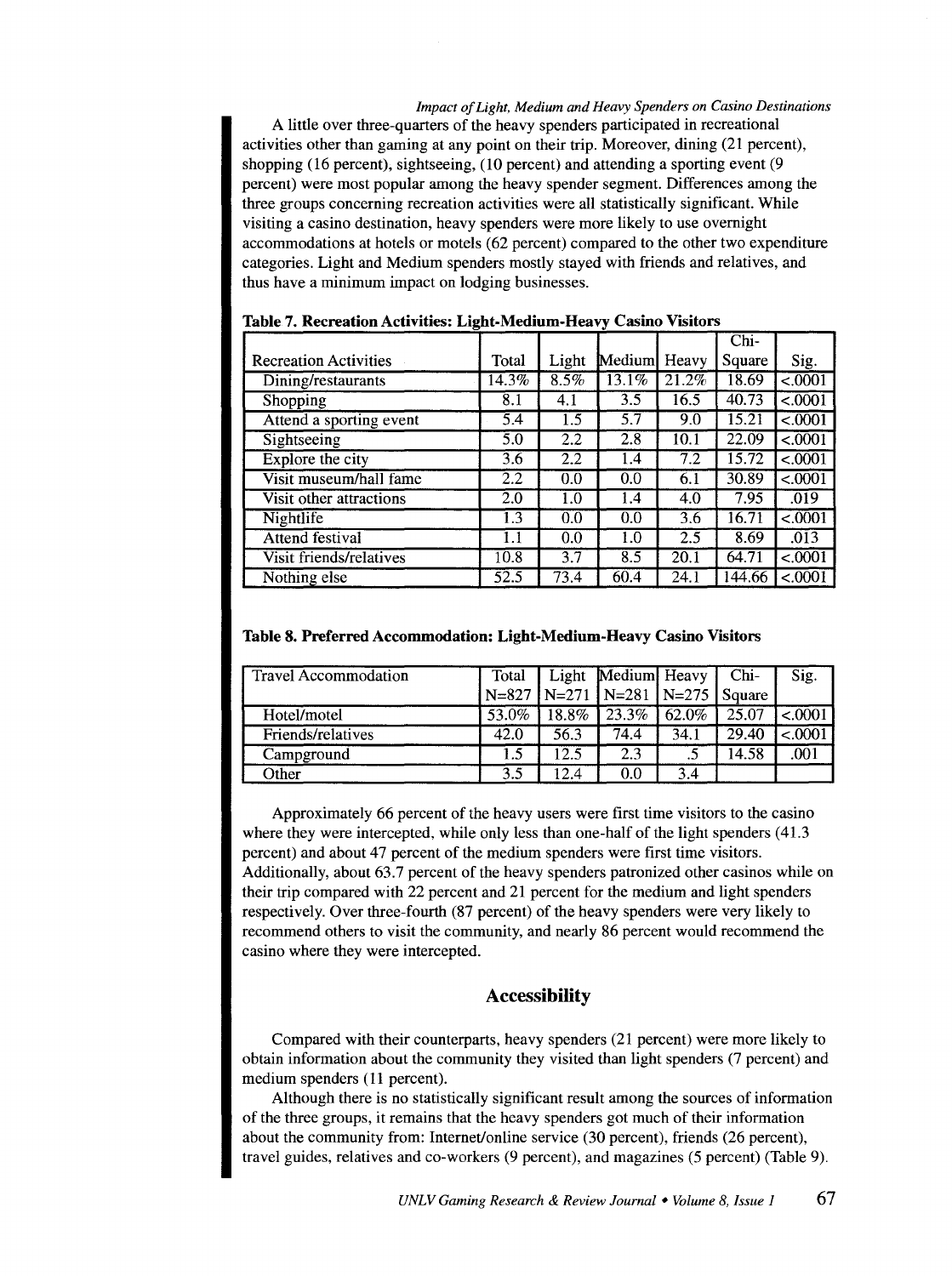|                             |       |                  |          |       | $Chi-$ |      |
|-----------------------------|-------|------------------|----------|-------|--------|------|
| <b>Information Channels</b> | Total | Light            | Medium   | Heavy | Square | Sig. |
| Newspapers                  | 9.3%  | 15.0%            | 16.1%    | 3.5%  | 4.77   | .092 |
| Chamber of commerce         | 3.7   | $.00 \,$         | 6.5      | 3.5   | 1.43   | .489 |
| Relatives/co-workers        | 10.2  | 10.0             | 12.9     | 8.8   | .37    | .829 |
| Magazines                   | 5.6   | 5.0              | 6.5      | 5.3   | .07    | .966 |
| Radio/Television            | .9    | .00.             | .00.     | 1.8   | .90    | .637 |
| <b>CVB</b>                  | 1.9   | .00 <sub>1</sub> | $.00 \,$ | 3.5   | 1.82   | .402 |
| Travel agency               | 1.9   | .00              | 6.5      | .00   | 5.06   | .080 |
| Direct mail from casino     | 4.6   | 10.0             | 3.2      | 3.5   | 1.61   | .448 |
| Internet/online services    | 27.8  | 25.0             | 25.8     | 29.8  | .26    | .880 |
| Friends                     | 25.9  | 30.0             | 22.6     | 26.3  | .36    | 836  |
| Other travel guides         | 12.0  | 10.0             | 6.5      | 15.8  | 1.75   | .417 |
| Other sources               | 18.5  | 5.0              | 22.6     | 21.1  | 3.00   | .223 |

# **Table 9. Primary Information Channels: Light-Medium-Heavy Casino Visitors**

A discriminant analysis was performed to find out the variables that differentiate the most between the three segments. As such, results will substantiate the above discussion and strengthen the viability of the market segmentation.

Table 10, presents the results of the discriminant analysis. The Wilks' Lambda and associated  $X<sup>2</sup>$  statistics indicate that the models did significantly discriminate between the three groups (low, medium and heavy).

#### **Table 10. Differences: Light-Medium and Heavy Spenders**

| Test of         | Wilks'     | $Chi-$        | Df           | Sig.                  |
|-----------------|------------|---------------|--------------|-----------------------|
| Function(s)     | Lambda     | square        |              |                       |
| 1 through 2     | .509       | 551.028       | 34           | < 0001                |
|                 | .974       | 21.428        | 16           | .163                  |
| Group Centroids |            |               |              |                       |
| Function        | Eigenvalue | % of Variance | Cumulative % | Canonical correlation |
|                 | .915       | 97.2          | 97.2         | .691                  |
|                 | .027       | 2.8           | 100.0        | .161                  |

# **Categorizing spending groups**

The canonical correlations suggest a moderate to strong association between the discriminating variables and the discriminant models. Further evidence of this association is indicated in the percent of variance accounted for by the canonical correlation for function 1 (97.2 percent) (Table 11). Function 1 discriminates between low and medium spenders. The variables that discriminated most between these two groups were: "first trip to the casino", "casino as the primary reason for the trip", "visit other casinos while on trip", "spending on food and beverages outside the casino", and "travel alone" (Table 11). Function 2 discriminates between medium spenders and heavy spenders. Most discriminating variables between these two groups besides the spending variables were: "number of persons in spending unit", "employment status", "annual household income" and "whether or not they were on a charter bus trip". Results of the discriminant analysis corroborate what has been found based on a series of bivariate statistical tests, performed previously, and strengthens the results of the viability of the segmentation.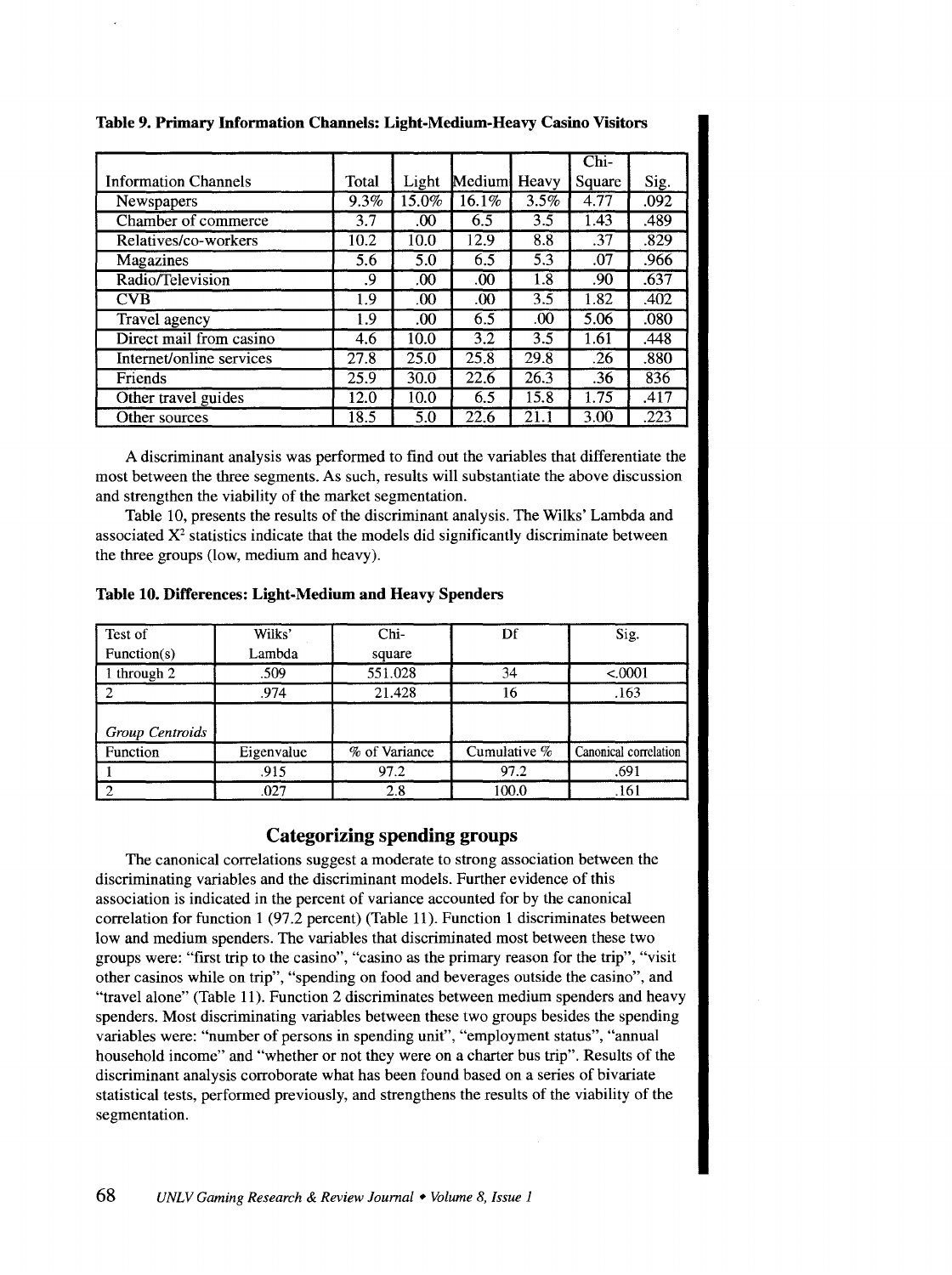*Impact of Light, Mediwn and Heavy Spenders on Casino Destinations* 

| Table 11. Correlation of Discriminating Variables: Light-Medium and Heavy |  |
|---------------------------------------------------------------------------|--|
| <b>Spenders</b>                                                           |  |

|                                             | Function          |                   |
|---------------------------------------------|-------------------|-------------------|
| Variables                                   | <b>Function 1</b> | <b>Function 2</b> |
| First trip to casino visited                | $.484*$           | .371              |
| Casino was primary reason for trip          | $-480*$           | $\overline{.121}$ |
| Number of hours spend in casino             | $.465*$           | .043              |
| Visit other casinos                         | $.377*$           | $-236$            |
| Nothing else besides gambling               | $.375*$           | $-105$            |
| <b>Traveled alone</b>                       | $.217*$           | .020              |
| Number of nights spent in Detroit Area      | $.172*$           | .161              |
| Spending on lodging                         | $.159*$           | .044              |
| Spending on food & beverages inside casino  | $-0.091*$         | .023              |
| Spending on food & beverages outside casino | .400              | $.426*$           |
| Spending on gasoline in the study area      | .045              | $.378*$           |
| Spending on other local transportation      | .281              | $.359*$           |
| Spending on miscellaneous                   | .288              | $-342*$           |
| Number of persons in spending unit          | .289              | $.322*$           |
| <b>Employment</b> status                    | $-239$            | $.305*$           |
| Annual household income                     | $-0.085$          | $.301*$           |
| Charter bus trip visit                      | $-0.011$          | $.266*$           |

*\*Largest absolute correlatwn between each vanable and the discrimmant function.* 

# **Summary and conclusions**

The findings indicate that segmentation based on expenditure appears to hold some promise as one possible way of segmenting the gaming travel market. The heavy spenders had significantly higher expenditure levels for all non-gaming expenditures than their counterparts. Furthermore, contrary to what other volume segmentation indicates, substantive differences between segments were found in terms of age distribution of gamers and in terms of household income. The heavy spenders were relatively younger, more affluent than their counterparts, first time visitors to the casino where they were intercepted, not on a charter bus trip, engaged in several recreational pursuits other than gaming, traveled with others, and stayed longer in the study region. The greatest majority of the heavy spenders patronized hotels or motels. The primary purpose of trip for the greatest majority of heavy spenders was visiting friends and relatives, work or business, recreational and sporting activities.

Contrary to their counterparts, the heavy spenders were not attracted to the community because of the casinos. The greatest majority reported that gaming was not the primary reason for their trip. However, they were more likely to patronize several casinos while on their trip than the other segments. Almost one-fourth of the heavy spenders obtained information about the community before their trip. In terms of origin of destination, there was a substantive difference between the three segments. More than three-fourths of the heavy spenders were from outside the gaming state while 32 percent were from a neighboring state and the rest from other states. The greatest majority of medium spenders (45 percent) and light spenders (39 percent) came from the gaming state.

Based on volume segmentation of casino tourists, the findings indicate that the heavy spenders are a viable market segment. They are measurable, substantial, actionable, and accessible. They are measurable because they represent an important number of casino tourists. They are substantial because they account for over 90 percent of the total spending of the three segments. They are actionable because they have different socioeconomic characteristics and trip behavior than the other two segments.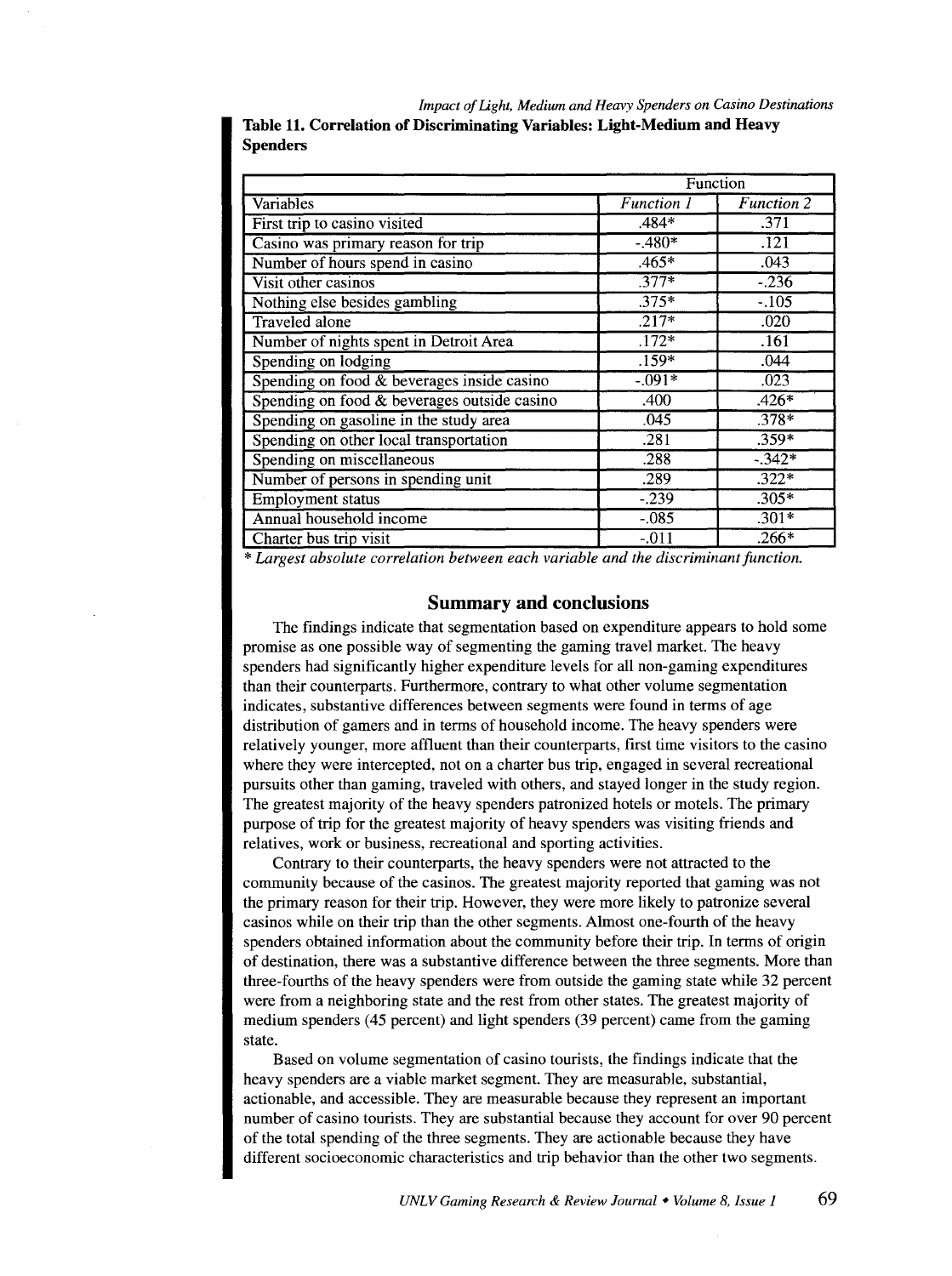They are more accessible than their counterparts. Accessibility can be indicated by the fact that, unlike light spenders or medium spenders, heavy spenders are more likely to seek information about the community before they depart on their trip and also because they heavily patronize several community tourism-related attractions while on their trip. Reaching them would be facilitated by disseminating informational literature about the community's offering on-site in hotel/motels, gas stations, sport arenas, shopping venues and retail shops, museums and halls of fame, etc. In addition, as Spotts and Mahoney (1991) proposed, repeat visits might be encouraged through direct mail advertisements sent to all persons who registered at such facilities.

There is recognition that tourists are attracted to urban destinations by the combination and variety of attractions, events, and services they have to offer (Crompton, 1999), and casino visitors are no exception. Heavy spenders are interested in a package of attractions that the gaming community offers. According to Crompton (1999), the challenge for tourism providers is not merely to provide services that people want; it is to package them so they can be accessed conveniently. Packaging means that the agency links with other sources and necessary support services to offer a desired experience to targeted groups (Crompton, 1999). This could involve several recreation providers to develop successful packaged services. The gaming community can promote trip packages that include stops at several casinos and knowing that heavy spenders like to visit several casinos while on their trip, the casinos can jointly advertise to reach them. Thus, rather than competing with each other, community tourism providers can jointly advertise to the gaming market and optimize on the existence of the casinos that serve as secondary attractions for an important number of tourists. In other words, a combination of attractions would attract heavy spenders to the community. The casino is an extra attraction that is added to their trip itinerary.

Further, contrary to common belief that casino visitors spend all or most of their money inside the casino facility, like many other empirical studies (e.g., Moufakkir and Holecek, 2001; Moufakkir, 2002), this paper has demonstrated that a number of visitors who patronize casinos like to do other things in the gaming community other than gamble. At least this should be recognized for some gaming destinations that have commercial land-based casinos. More research is needed to examine gaming destinations that have Native Indian casinos.

# **References**

- Clancy, K. J., & Shulman, R. S. (1994). *Marketing myths that are killing business: The cure for death wish marketing.* New York: McGraw-Hill, Inc.
- Cook, V. J., Jr., & Mindak, W. A. (1984). A search for constants: The 'heavy user' revisited! *Journal of Consumer Marketing,* 1(Spring), 79-81.
- Crisp, R. D. (1948). *How to reduce distribution costs.* New York: Funk & Wagnalls Co.
- Crompton, J. L. (1999). *Measuring the economic impact of visitors to sport tournaments and special events.* Ashburn, VA: National Recreation and Park Association.
- Dolvicar, S., & Leisch, F. (2003). Winter tourist segments in Austria: Identifying stable vacation styles using bagged clustering technique. *Journal of Travel Research, 41(3):*  281-292.
- Ercan, S., Uysal, M., & Yoshioka, C. F. (2003). Segmenting Japanese tour market to Turkey. *Journal of Travel Research, 41(3),* 293-304.
- Formica, S., & Uysal, M. (2002). Segmentation of travelers based on environmental attitudes. *Journal of Hospitality and Leisure Marketing,* 9(3-4), 35-49.
- Goldsmith, R. E., Flynn, L. R., & Bonn, M. (1994). An empirical study of heavy users of travel agencies. *Journal of Travel Research,* 33(2), 38-43.